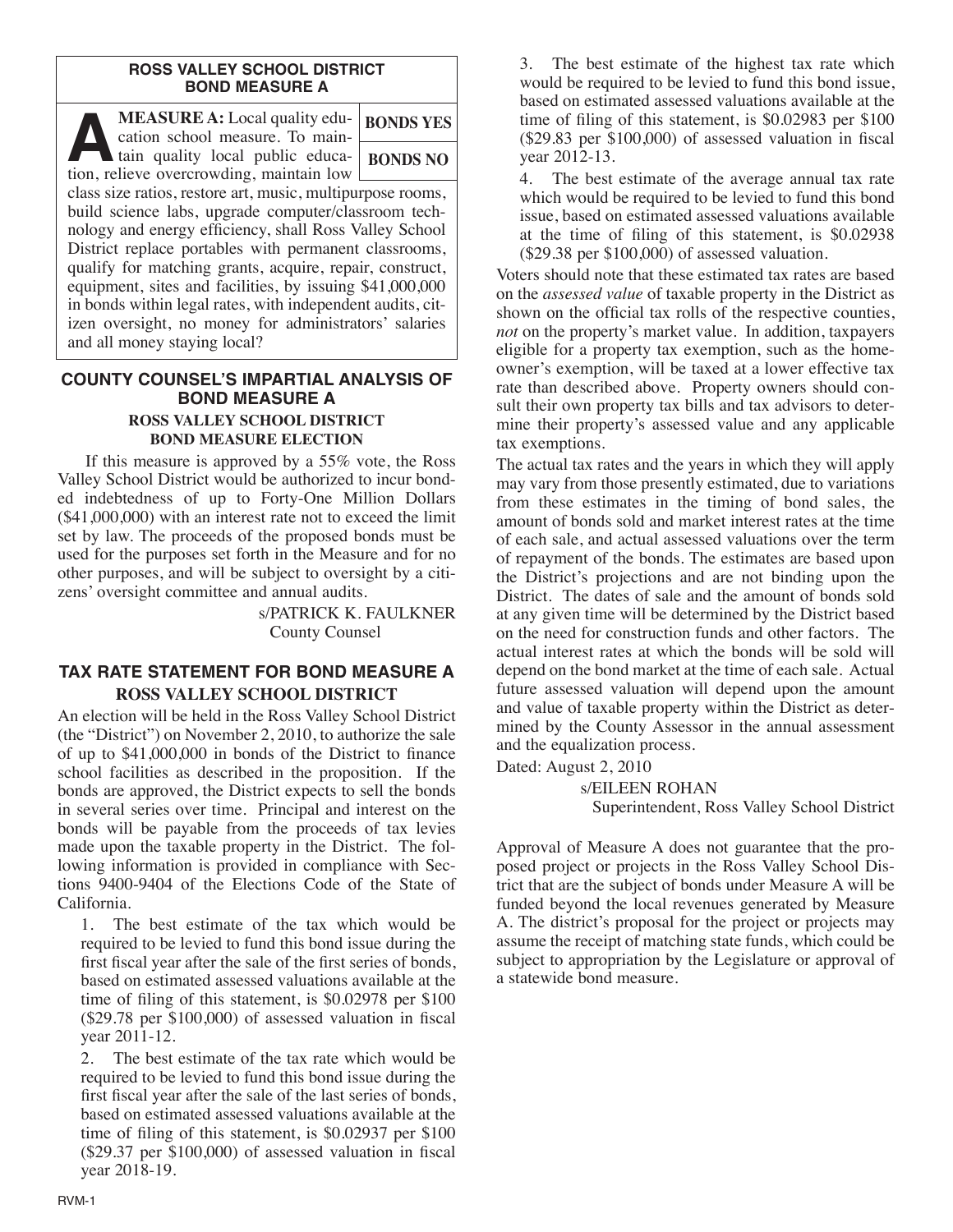# TAX RATE EFFECT OF GENERAL OBLIGATION BONDS

# **Ross Valley School District** Proposition 39 Election of November 2010

| <b>Financing Assumptions</b>                                              | November 2010<br><b>Bond Election</b>                                           |  |
|---------------------------------------------------------------------------|---------------------------------------------------------------------------------|--|
| Amount of Bonds                                                           | \$41,000,000                                                                    |  |
| Number of Bond Issues                                                     | 3                                                                               |  |
| Length of Each Bond Issue                                                 | 30 years                                                                        |  |
| Principal Amount of Bonds by Bond Issue                                   |                                                                                 |  |
| February 2011<br>August 2012<br>August 2013<br>August 2014<br>August 2015 | \$12,810,000<br>$\cdots$<br>\$13,540,000<br>$- -$<br>\$14,650,000               |  |
|                                                                           | the contract of the contract of the contract of the contract of the contract of |  |

| <b>Estimated Ad Valorem Tax Rates</b>                                   | 3100,000<br>Assessed Valuation |                          | Median<br>Assessed Valuation (2) |                          |
|-------------------------------------------------------------------------|--------------------------------|--------------------------|----------------------------------|--------------------------|
| Estimated Average Annual<br>Future Assessed Valuation Growth            | Average<br>Annual<br>Tax       | Highest<br>Annual<br>Tax | Average<br>Annual<br>Tax         | Highest<br>Annual<br>Tax |
| 2% in 2011-12, 4% in 2012-13, and 5% in 2013-14<br>and thereafter $(1)$ | \$29.38                        | \$29.83                  | \$120.29                         | \$122.13                 |

(1) The average annual compound growth rate for assessed valuation in the school district was 6.89% between 1979-80 and 2010-11. (2) Median assessed valuation in the District for 2009-10 equals \$409,360.

SOURCE: Stone & Youngberg LLC

 $3 - Aug-10$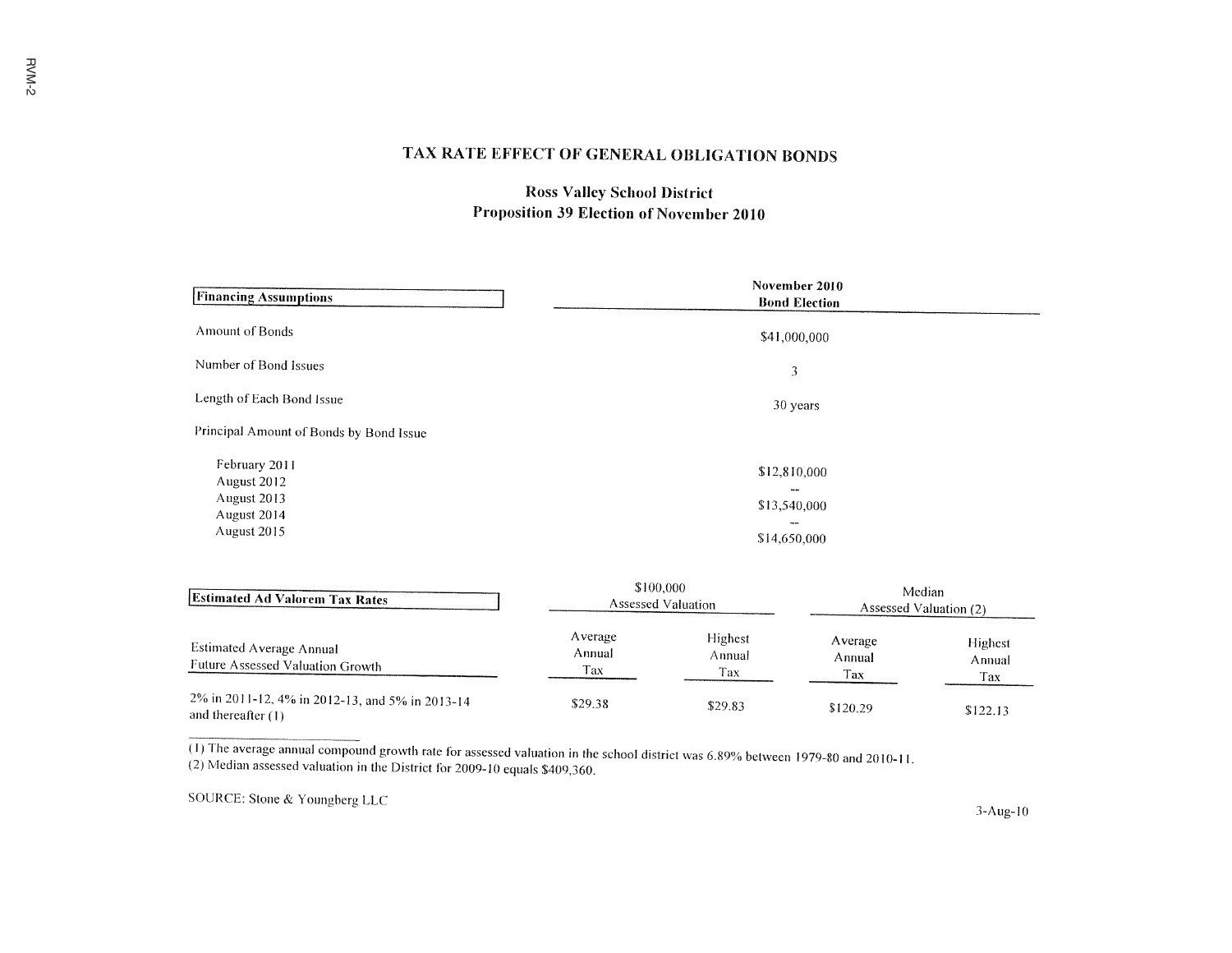#### **Ross Valley School District**

#### Tax Rate Estimates Proposition 39 Election of November 2010 Estimated Series 2011, 2013 and 2015

|                    | Tax per \$100,000 Assessed Valuation (1) |                          |                          |         |  |
|--------------------|------------------------------------------|--------------------------|--------------------------|---------|--|
| Year               | Estimated<br>Series 2011                 | Estimated<br>Series 2013 | Estimated<br>Series 2015 | Total   |  |
| 2011               |                                          |                          |                          |         |  |
| 2012               | \$29.78                                  |                          |                          | \$29.78 |  |
| 2013               | 29.83                                    |                          |                          | 29.83   |  |
| 2014               | 14.84                                    | \$14.94                  |                          | 29.78   |  |
| 2015               | 14.85                                    | 14.90                    |                          | 29.75   |  |
| 2016               | 9.91                                     | 9.94                     | \$9.54                   | 29.39   |  |
| 2017               | 9.89                                     | 9.91                     | 9.53                     | 29.33   |  |
| 2018               | 9.91                                     | 9.94                     | 9.50                     | 29.35   |  |
| 2019               | 9.89                                     | 9.95                     | 9.52                     | 29.37   |  |
| 2020               | 9.90                                     | 9.93                     | 9.53                     | 29.36   |  |
| 2021               | 9.92                                     | 9.90                     | 9.51                     | 29.34   |  |
| 2022               | 9.89                                     | 9.91                     | 9.54                     | 29.35   |  |
| 2023               | 9.95                                     | 9.90                     | 9.55                     | 29.40   |  |
| 2024               | 9.91                                     | 9.93                     | 9.54                     | 29.39   |  |
| 2025               | 9.95                                     | 9.94                     | 9.56                     | 29.45   |  |
| 2026               | 9.93                                     | 9.92                     | 9.56                     | 29.41   |  |
| 2027               | 9.95                                     | 9.94                     | 9.54                     | 29.43   |  |
| 2028               | 9.92                                     | 9.93                     | 9.55                     | 29.40   |  |
| 2029               | 9.92                                     | 9.95                     | 9.54                     | 29.41   |  |
| 2030               | 9.96                                     | 9.95                     | 9.56                     | 29.46   |  |
| 2031               | 9.93                                     | 9.92                     | 9.55                     | 29.39   |  |
| 2032               | 9.92                                     | 9.96                     | 9.52                     | 29.40   |  |
| 2033               | 9.93                                     | 9.93                     | 9.55                     | 29.41   |  |
| 2034               | 9.96                                     | 9.93                     | 9.52                     | 29.41   |  |
| 2035               | 9.93                                     | 9.95                     | 9.55                     | 29.42   |  |
| 2036               | 9.94                                     | 9.94                     | 9.55                     | 29.43   |  |
| 2037               | 9.94                                     | 9.94                     | 9.53                     | 29.40   |  |
| 2038               | 9.94                                     | 9.94                     | 9.55                     | 29.43   |  |
| 2039               | 9.95                                     | 9.94                     | 9.55                     | 29.44   |  |
| 2040               | 9.94                                     | 9.94                     | 9.53                     | 29.40   |  |
| 2041               |                                          | 14.92                    | 14.31                    | 29.23   |  |
| 2042               |                                          | 14.92                    | 14.32                    | 29.24   |  |
| 2043               |                                          | 14.93                    | 14.32                    | 29.24   |  |
| 2044               |                                          |                          | 28.62                    | 28.62   |  |
| 2045               |                                          | --                       | 28.62                    | 28.62   |  |
| Average Annual Tax | \$11.64                                  | \$10.76                  | \$11.29                  | \$29.38 |  |
| Highest Annual Tax | \$29.83                                  | \$14.94                  | \$28.62                  | \$29.83 |  |

(1) Assumes assessed valuation growth of  $2\%$  in 2011-12, 4% in 2012-13 and 5% in 2013-14 and thereafter.

Table prepared by Stone & Youngberg

 $3-Aug-10$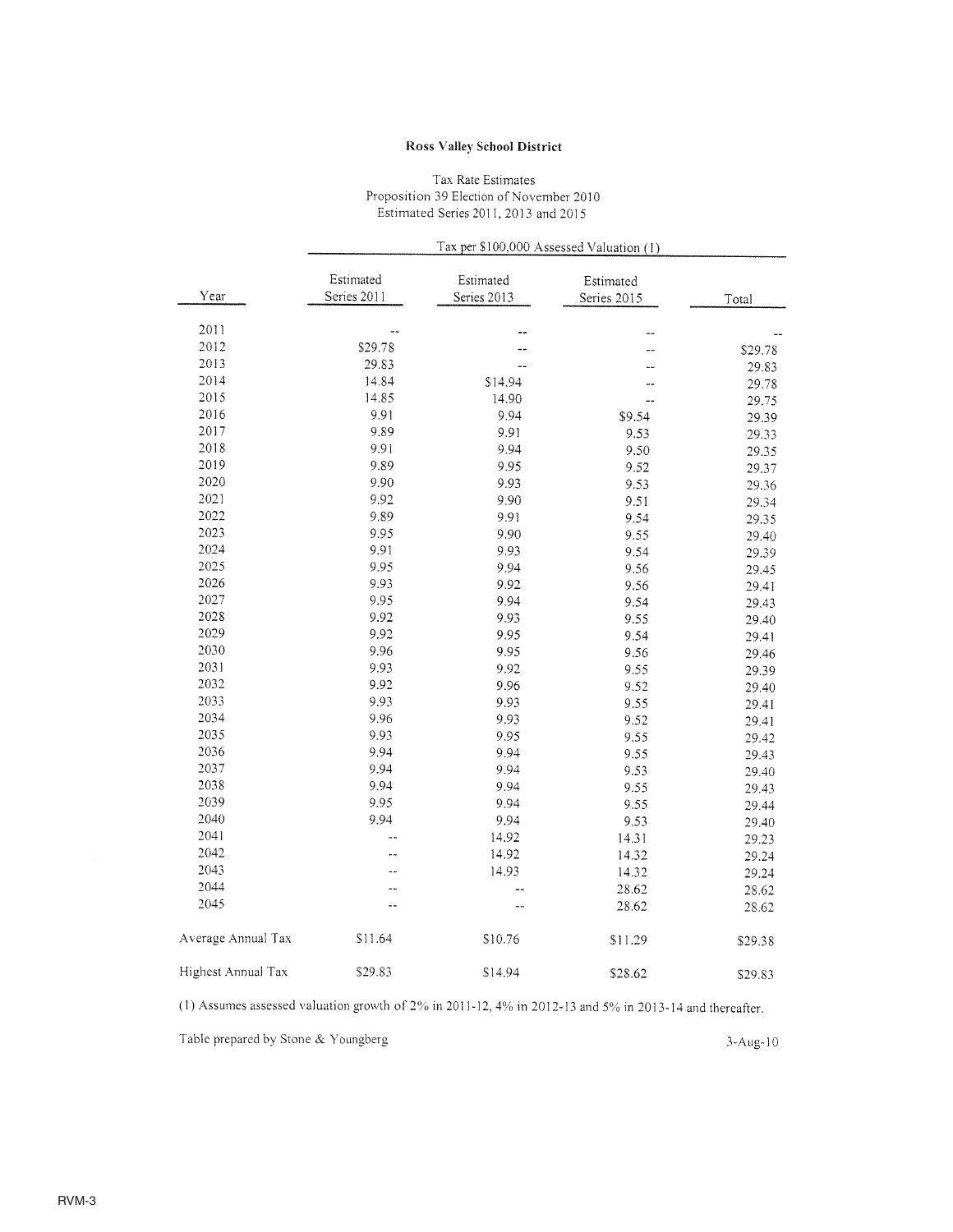# **ARGUMENT IN FAVOR OF BOND MEASURE A**

Protect and maintain quality education in our local awardwinning schools – vote **YES on A**!

San Anselmo and Fairfax schools are severely overcrowded – and projected to be 30% over capacity by 2014, with increased class sizes and student-teacher ratios!

Without adding additional classrooms and replacing aging portables, we cannot maintain the quality of education in the Ross Valley School District.

**YES on A** restores dedicated art, music, multipurpose, and before/after-school care rooms at all elementary schools, which are now used for classrooms due to overcrowding.

**YES on A** replaces aging portables with permanent classrooms. Hundreds of students learn in deteriorating, outdated portables.

**YES on A** improves the energy efficiency of our schools. **YES on A** repairs/replaces old, deteriorating equipment and facilities, builds much-needed new science labs, and funds science equipment/technology.

**YES on A** upgrades classroom technology and computers so all students can compete in the global economy.

Measure A is a green initiative – making our neighborhood schools more energy-efficient, saving thousands of dollars per year that can go directly into the classroom.

Adequate school facilities are essential to our community's quality of life and maintaining property values. Every dime raised by Measure A benefits students in our communities – NO money can be taken by Sacramento or given to other school districts.

Measure A has strong fiscal accountability requirements, including independent annual audits. An Independent Citizens Oversight Committee – including a Taxpayers' representative – will monitor spending to guarantee all funds are spent as promised.

By law, NO money can go to administrators' salaries.

**YES on A** also makes our schools eligible for millions in State matching funds that would otherwise go to other communities.

Join San Anselmo and Fairfax educators, parents, seniors, local business owners, and community leaders – vote **YES on A** for quality schools! To learn more, visit www.SupportRossValleySchools.org.

s/LEW TREMAINE

Mayor of Fairfax and Support our Schools Co-Chair

s/TOM McINERNEY

San Anselmo Councilmember and

Support our Schools Co-Chair

s/KYRA KUHN

Co-Chair, YES Ross Valley Schools Foundation

s/CONNIE RODGERS

Executive Director,

San Anselmo Chamber of Commerce

### s/ETHEL SEIDERMAN

Founder, Fairfax-San Anselmo Children's Center, and 45 year resident.

**NO ARGUMENT AGAINST MEASURE A WAS FILED.**

## RESOLUTION NO. 03-10-11 FOR MEASURE A RESOLUTION OF THE BOARD OF TRUSTEES OF THE ROSS VALLEY SCHOOL DISTRICT ORDERING AN ELECTION, AND ESTABLISHING SPECIFICA-TIONS OF THE ELECTION ORDER

WHEREAS, the Ross Valley School District (the "District") wishes to maintain the quality of public education by upholding high academic standards and providing a quality educational experience for all students; and

WHEREAS, the District must ensure that our students learn in high quality, appropriately sized classrooms, with access to computer technology, internet and networking systems and aging and deteriorating portables must be replaced with permanent classrooms; and

WHEREAS, due to growing student enrollment the District needs to increase the number of classrooms and science labs so that each school can have dedicated art, music, before school and after school care and multipurpose rooms and where appropriate student-teacher ratios can be maintained; and

WHEREAS, the District has initiated stakeholder and community outreach efforts involving hundreds of stakeholders, to gather the opinions of parents, teachers, principals, staff, students and community members as to their assessment of the District's facility upgrade needs; and

WHEREAS, the State of California (the "State") has been unable to provide the District with enough money for the District to adequately maintain, construct, repair, and equip our schools to provide an effective learning environment for all students notwithstanding concerted and ongoing efforts by the District to obtain such monies; and

WHEREAS, the District will qualify for significant State matching facility improvement money if it were able to contribute to the cost of upgrading its schools and constructing new classrooms; and

WHEREAS, the Board determines that it is necessary to seek additional facility funding to both repair and upgrade District schools and qualify for additional State money; and

WHEREAS, as the Board identifies critical need school improvements to be funded with a local general obligation bond, the Board expects to incorporate into each such project, regardless of whether it is a new construction or a repair and upgrade project, Collaborative for High Performance Schools ("CHPS") and/or Leadership in Energy and Environmental Design ("LEED") sustainability design guidelines and criteria to the extent feasible, such as:

- a. improve student performance through measures such as daylighting, use of non toxic-emitting materials and sound insulation or isolation to minimize noise and enhance acoustical quality in the classroom; and
- b. minimize both operating costs through energy and water efficiency, as well as the impact of District operations on the environment.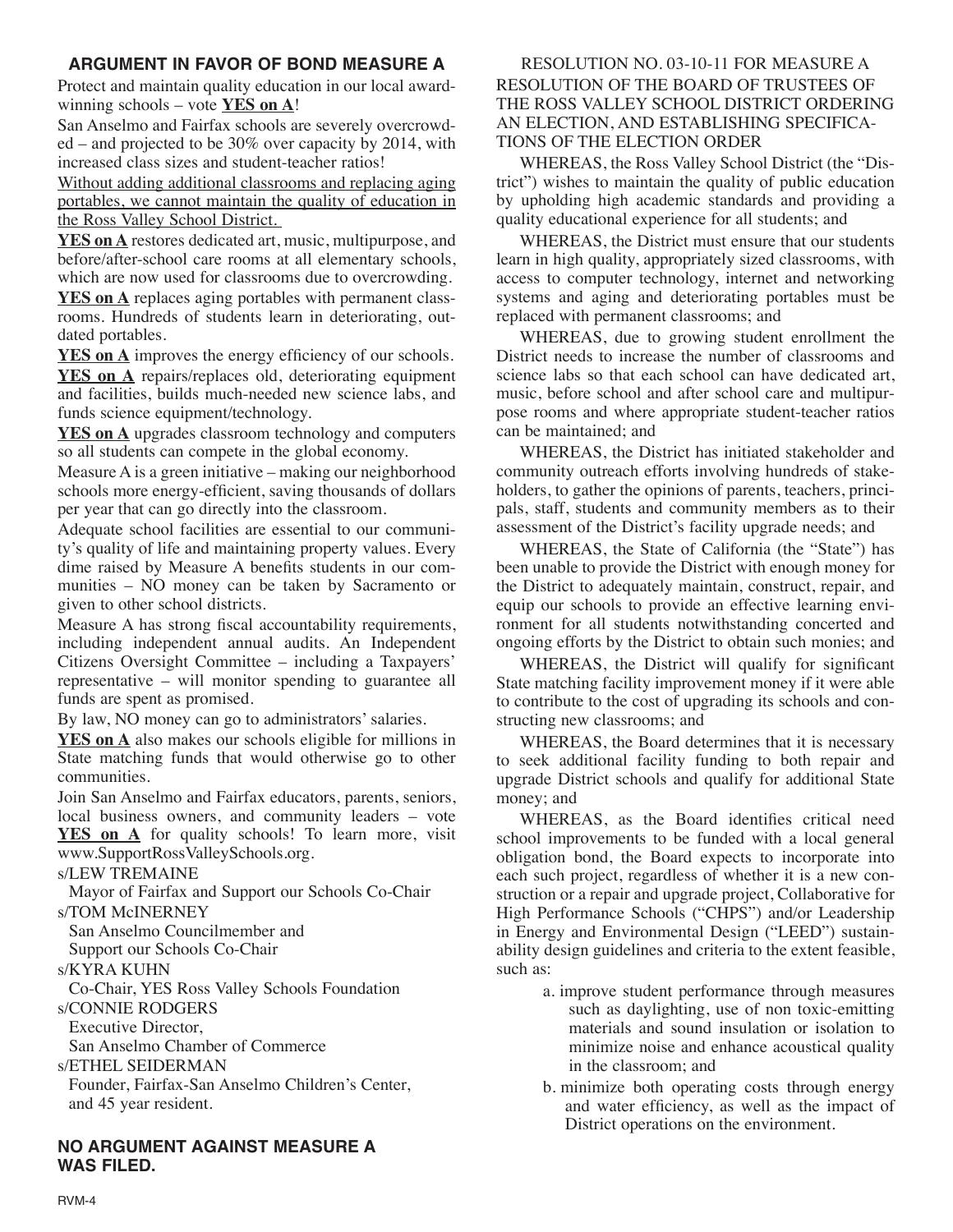WHEREAS, these energy efficiency projects will reduce the ongoing expenses to the District's budget, allowing more funds to be invested in classroom instruction; and

WHEREAS, Proposition 46, approved by the voters of the State on June 3, 1986 ("Proposition 46"), amended Section 1(b) of Article XIIIA of the California Constitution by adding a provision that exempts from the 1% of full cash value limitation, those *ad valorem* taxes used to pay for debt service of any bonded indebtedness for the acquisition or improvement of real property approved on or after July 1, 1978, by two-thirds of the votes cast by voters voting on the proposition; and

WHEREAS, on November 7, 2000 the voters of California approved the Smaller Classes, Safer Schools and Financial Accountability Act ("Proposition 39") which reduced the voter threshold for *ad valorem* tax levies used to pay for debt service or bonded indebtedness to 55% of the votes cast on a school district general obligation bond; and

WHEREAS, all money raised by a bond can only be spent to benefit our students and no money can be taken by the State or other school districts; and

WHEREAS, concurrent with the passage of Proposition 39, Chapter 1.5, Part 10, Division 1, Title 1 (commencing with Section 15264) of the Education Code (the "Act") became operative and established requirements associated with the implementation of Proposition 39; and

WHEREAS, the Board desires to make certain findings herein to be applicable to this election order and to establish certain performance audits, standards of financial accountability and citizen oversight that are contained in Proposition 39 and the Act; and

WHEREAS, the Board desires to authorize the submission of a proposition to the District's voters at an election to authorize the issuance of bonds to pay for certain necessary improvements and enhancements to District educational facilities; and

WHEREAS, the Board hereby determines, in accordance with Opinion No. 04-110 of the Attorney General of the State of California, that the restrictions in Proposition 39 that prohibit any bond money from being wasted or used for administrative salaries or other operating expenses of the District shall be monitored strictly by the Citizens' Oversight Committee; and

WHEREAS, pursuant to Education Code Section 15270, based upon a projection of assessed property valuation at the time of issuance of bonds, the Board has determined that, if approved by voters, the tax rate levied to meet the debt service requirements of the bonds proposed to be issued will not exceed the Proposition 39 limits per year per \$100,000 of assessed valuation of taxable property; and

WHEREAS, Section 9400 *et seq*. of the Elections Code of the State of California (the "Elections Code") requires that a tax rate statement be contained in all official materials relating to the election, including any ballot pamphlet prepared, sponsored or distributed by the District; and

WHEREAS, the Board now desires to authorize the filing of a ballot argument in favor of the proposition to be submitted to the voters at the election; and

WHEREAS, pursuant to the California Elections Code, it is appropriate for the Board to request consolidation of the election with any and all other elections to be held on Tuesday, November 2, 2010, and to request that the Marin County Registrar of Voters perform certain election services for the District;

NOW THEREFORE, THE BOARD OF TRUSTEES OF THE ROSS VALLEY SCHOOL DISTRICT DOES HEREBY RESOLVE, DETERMINE AND ORDER AS FOLLOWS:

Section 1. That the Board, pursuant to Education Code Sections 15100 *et seq*., 15264 *et seq*., and Government Code Section 53506, hereby requests the Marin County Registrar of Voters to conduct an election under the provisions of Proposition 39 and the Act and submit to the electors of the District the question of whether bonds of the District in the aggregate principal amount not to exceed \$41,000,000 (the "Bonds") shall be issued and sold for the purpose of raising money for the purposes described in Exhibits "A" and "B" hereto. Both exhibits are directed to be printed in the voter pamphlet.

Section 2. That the date of the election shall be November 2, 2010.

Section 3. That the purpose of the election shall be for the voters in the District to vote on a proposition, a copy of which is attached hereto and marked Exhibit "A" and incorporated by reference herein, containing the question of whether the District shall issue the Bonds to pay for improvements to the extent permitted by such proposition. In compliance with Proposition 39 and the Act, the ballot proposition in Exhibit "A" is subject to the following requirements and determinations:

(a) the proceeds of the sale of the Bonds shall be used only for the purposes set forth in the ballot measure and not for any other purpose, including teacher and administrator salaries and other operating expenses;

(b) that the Board, in establishing the projects set forth in Exhibit "B," evaluated the safety, enrollment trends, capacity, class size reduction and information technology needs of the District as well as the importance of the projects to student achievement and enhanced instruction;

(c) that the Board shall cause an annual, independent performance audit to be conducted to ensure that the Bond moneys get expended for the projects identified in Exhibit "B" hereto;

(d) that the Board shall cause an annual, independent financial audit to be conducted of the proceeds from the sale of Bonds until all of the Bond proceeds have been expended;

(e) that the Board shall appoint a Citizens' Oversight Committee in compliance with Education Code Section 15278 no later than 60 days after the Board enters the election results in its minutes pursuant to Elections Code Section 15274; and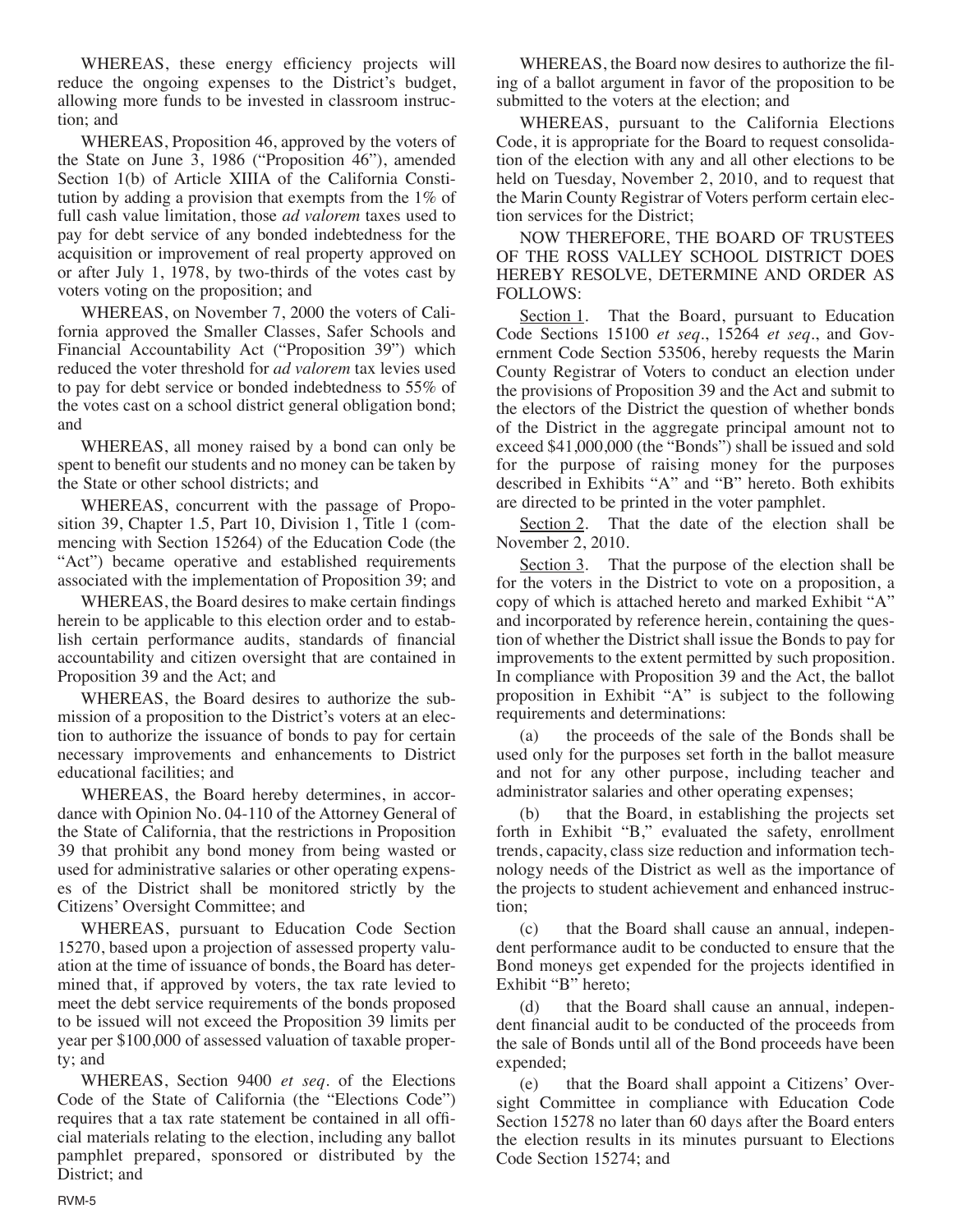(f) that the tax levy authorized to secure the Bonds of this election shall not exceed the Proposition 39 limit of \$30 per \$100,000 of taxable property in the District when assessed valuation is projected by the District to increase in accordance with Article XIIIA of the California Constitution.

Section 4. That the authority for ordering the election is contained in Education Code Sections 15100 *et seq*., 15264 *et seq*., and Government Code Section 53506.

Section 5. That the authority for the specifications of this election order is contained in Sections 5322 of the Education Code.

Section 6. That the Marin County Registrar of Voters and the Marin County Board of Supervisors are hereby requested to consolidate the election ordered hereby with any and all other elections to be held on November 2, 2010 within the District.

Section 7. That the Secretary of the Board is hereby directed to send a certified copy of this Resolution to the Marin County Registrar of Voters no later than August 6, 2010.

Section 8. That Bonds issued pursuant to Section 15264 *et seq*. of the Education Code hereto shall have a maturity not exceeding twenty-five (25) years, and Bonds issued pursuant to Section 53506 of the Government Code shall have a maturity not exceeding forty (40) years. The maximum rate of interest on any Bond shall not exceed the maximum rate allowed by Education Code Sections 15140 to 15143, as modified by Government Code Section 53531.

Section 9. That the Board requests the governing body of any such other political subdivision, or any officer otherwise authorized by law, to partially or completely consolidate such election and to further provide that the canvass of the returns of the election be made by any body or official authorized by law to conduct such canvass and that the Board consents to such consolidation. Further, the District's Superintendent, or designee, is hereby authorized and directed to make any changes to the full text of the measure, or to the abbreviated form of the measure, as may be convenient or necessary to comply with the intent of this Resolution, the requirements of Marin County election officials, and requirements of law.

Section 10. Pursuant to Section 5303 of the Education Code and Section 10002 of the Elections Code, the Board of Supervisors of Marin County is requested to permit the Registrar of Voters to render all services specified by Section 10418 of the Elections Code relating to the election, for which services the District agrees to reimburse Marin County, such services to include the printing of the Full Text Ballot Proposition in the voter pamphlet, the publication of a Formal Notice of School Bond Election and the mailing of the sample ballot and tax rate statement (described in Section 9401 of the Elections Code) pursuant to the terms of Section 5363 of the Education Code and Section 12112 of the Elections Code.

ADOPTED, SIGNED AND APPROVED this 2nd day of August, 2010.

> BOARD OF TRUSTEES OF THE ROSS VALLEY SCHOOL DISTRICT s/SHARON SEGER President

Attest:

s/EILEEN ROHAN **Secretary** 

## STATE OF CALIFORNIA )

**MARIN COUNTY** 

I, Eileen Rohan, do hereby certify that the foregoing is a true and correct copy of Resolution No. 03-10-11, which was duly adopted by the Board of Trustees of the Ross Valley School District at the meeting thereof held on the 2nd day of August, 2010, and that it was so adopted by the following vote:

)

| AYES:               | 4                 |
|---------------------|-------------------|
| NOES:               |                   |
| ABSENT              | $\mathbf{\Omega}$ |
| <b>ABSTENTIONS:</b> | $\mathbf{\Omega}$ |

s/EILEEN ROHAN Secretary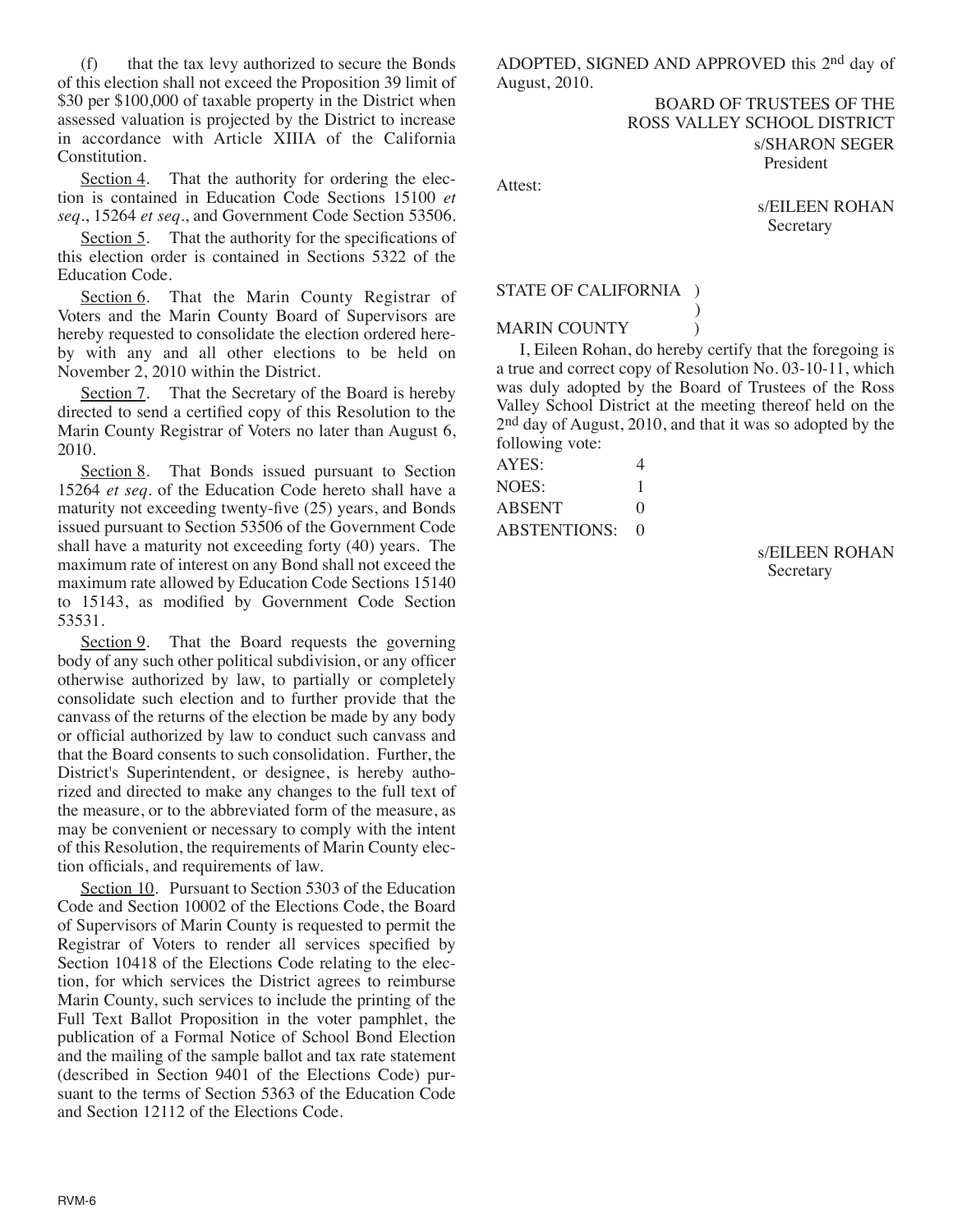### **FULL TEXT OF BOND MEASURE A** EXHIBIT B FULL TEXT BALLOT PROPOSITION OF THE ROSS VALLEY SCHOOL DISTRICT BOND MEASURE ELECTION NOVEMBER 2, 2010 "LOCAL QUALITY EDUCATION SCHOOL MEA-SURE. To maintain quality local public education, relieve overcrowding, maintain low class size ratios, restore art, music, multipurpose rooms, build science labs, upgrade computer/classroom technology and energy efficiency, shall Ross Valley School District replace portables with permanent classrooms, qualify for matching grants, acquire, repair, construct, equipment, sites and facilities, by issuing \$41,000,000 in bonds within legal rates, with independent audits, citizen oversight, no money for administrators' salaries and all money staying local?"

## **PRIORITY SCHOOL PROJECTS LIST**

The Board of Trustees of the Ross Valley School District certifies that it evaluated the District's urgent and critical school needs, including enrollment trends, studentteacher ratios, class size, overcrowding, energy efficiency and computer technology, in developing the scope of projects to be funded, as outlined in the draft Ross Valley School District Facility Master Plan dated November 2008, and incorporated herein by reference. In developing the scope of projects, parents, teachers, staff, students and community members have prioritized the key educational standards and sustainability needs so that the most critical school site needs are addressed. The Board conducted a thorough evaluation at all school sites and received public input and review in developing the scope of school projects to be funded. This input concluded that if these needs were not addressed now, the problem would only get worse and more expensive to address in the future. **In approving this Priority School Projects List, the Board of Trustees determines that:**

- **• As our student enrollment continues to grow, all students should have access to comparable academic facilities.**
- **• All elementary schools should have dedicated art, music, before school and after school care and multipurpose rooms.**
- **• The middle school should have new science labs and upgraded or new equipment and facilities so that a quality education can be provided.**
- **• All schools should have energy efficient lighting, heating and ventilation systems that conserve electricity and save on costly utility bills.**
- **• All energy efficiency cost savings should be redirected to the classrooms.**
- **• Upgrading computer technology is critical at every school.**
- **• All bond money must be spent entirely in the District with no money for administrators' salaries and no money shall be transferred to the State.**

The Facility Master Plan is on file at the District office and includes the following types of projects:

### **Projects Designed to Maintain the Quality of Public Education**

**Goal and Purpose: To maintain effective studentteacher ratios and provide strong academics integrated with art, music and technology programs:**

- Restore **dedicated** art, music, before school and after school care and multipurpose rooms at elementary schools.
- Build new **science labs** at the middle school.
- **Replace portable** classrooms which are near the end of their useful life with permanent classrooms.

### **Projects Designed to Meet Challenges of Enrollment Growth and Maintain Comparable Schools for All Students**

**Goal and Purpose: Since we are growing out of our schools, new and expanded facilities are needed to accommodate enrollment growth, to restore dedicated art, music, before school and after school care and multipurpose rooms, and to ensure that all students have access to comparable schools throughout the District:**

- Increase the number of classrooms, including science labs, at existing operating school sites.
- Repair or replace old equipment and facilities at the middle school.
- Upgrade aging restrooms and unsafe play surfaces and fencing.
- Meet handicap accessibility requirements, as needed.
- Renovate classrooms on all campuses. **Projects Designed to Improve Energy Efficiency of Schools and Save Money**

**Goal and Purpose: To save thousands of dollars in electricity bills, reduce ongoing utility costs and redirect savings to the schools:**

- Install **energy efficient systems**, including solar panels, energy efficient heating, ventilation and cooling systems for **cost savings** and energy efficiency.
- Replace single pane windows with new energy efficient windows.

Listed building, repair and rehabilitation projects and upgrades will be completed as needed. Each project is assumed to include its share of furniture, equipment, architectural, engineering, and similar planning costs, program/project management, related staff training expenses and a customary contingency for unforeseen design and construction costs. In addition to the listed repair and construction projects stated above, the Priority School Project List and the Facility Master Plan also include the acquisition of a variety of instructional, maintenance and operational equipment, including interim funding incurred to advance fund projects from the Priority School Projects List, the construction of new classrooms and auxiliary facilities to serve students, installation of signage and fencing, the payment of the costs of preparation of all facility planning, facility assessment reviews, facility mas